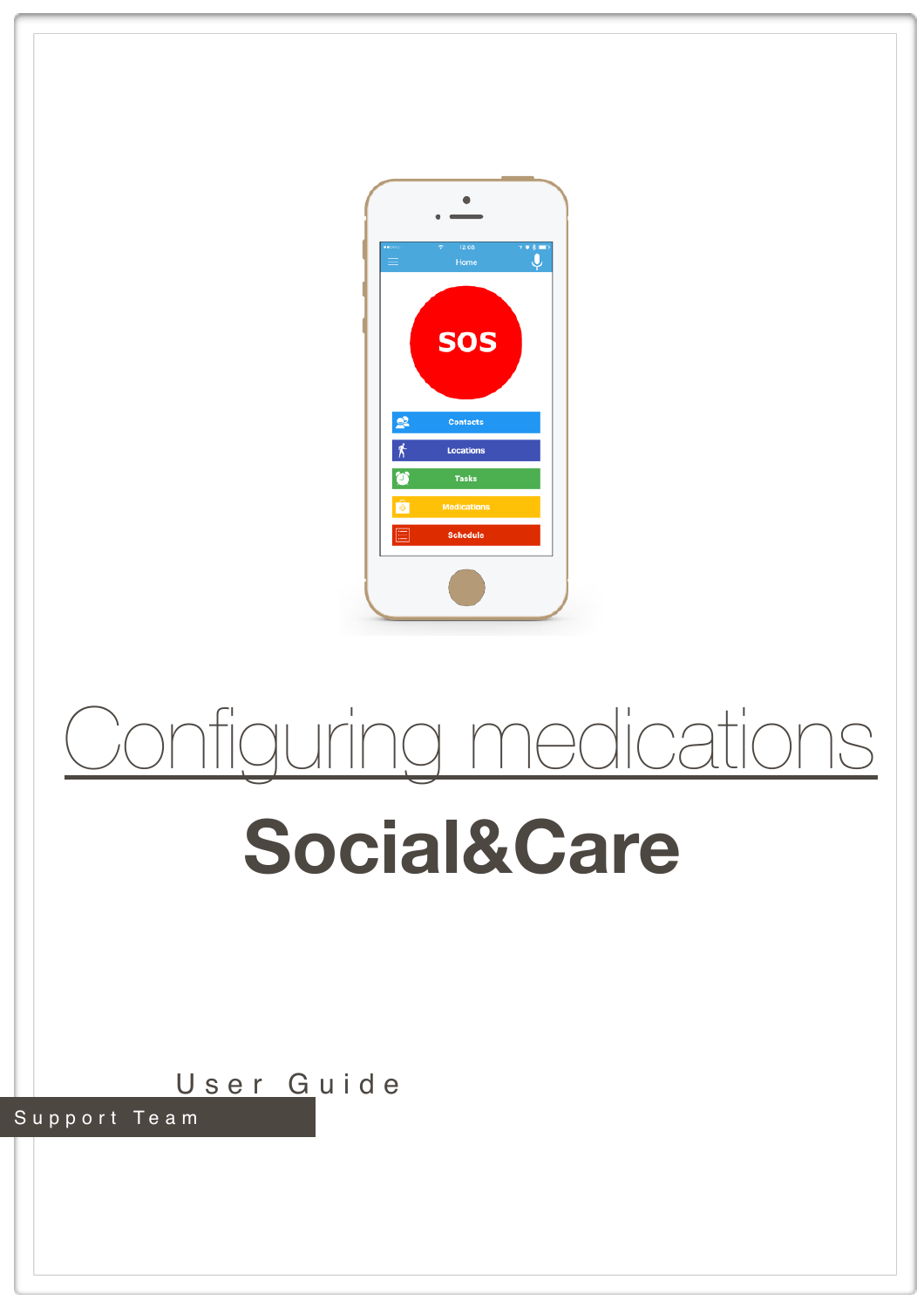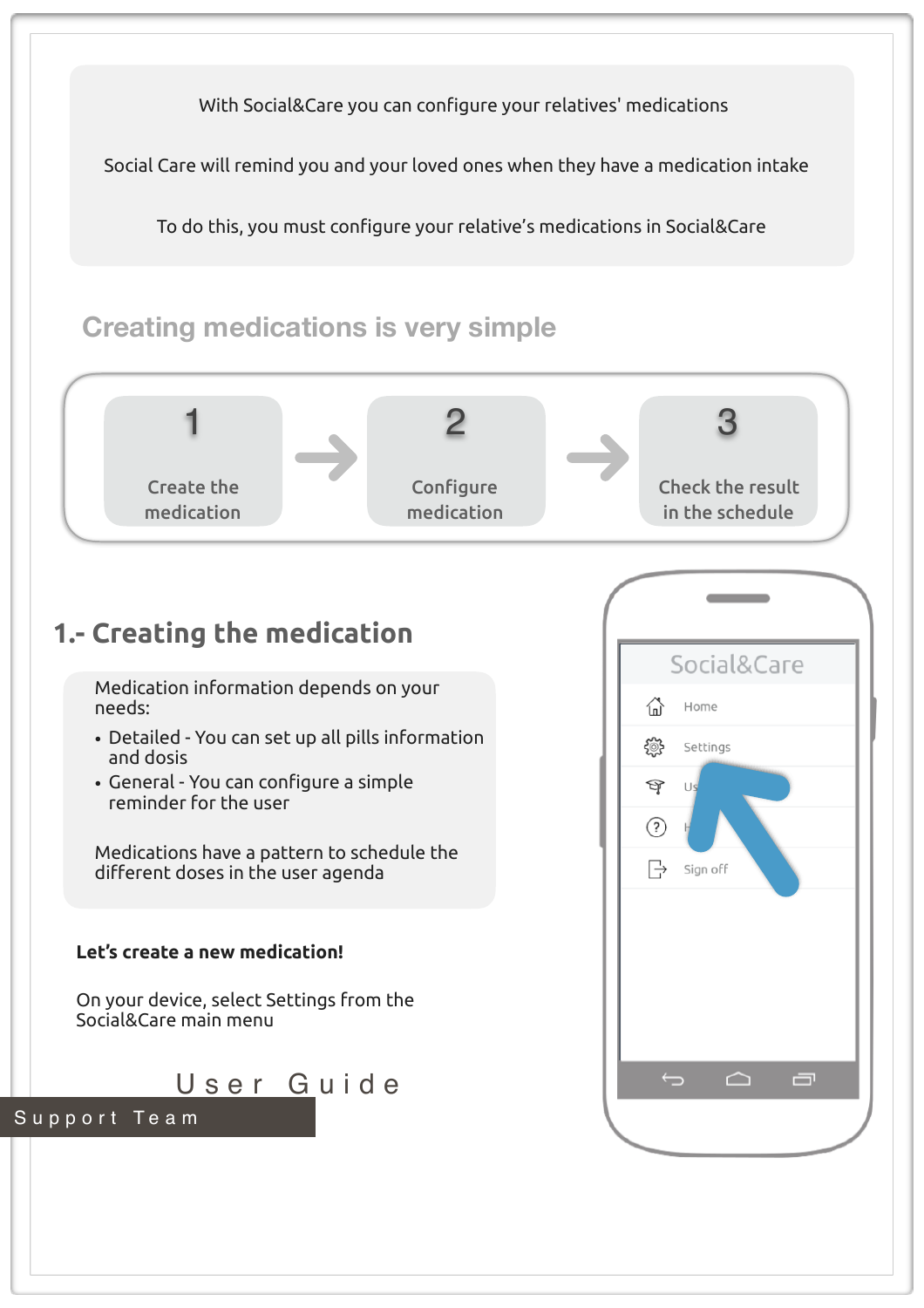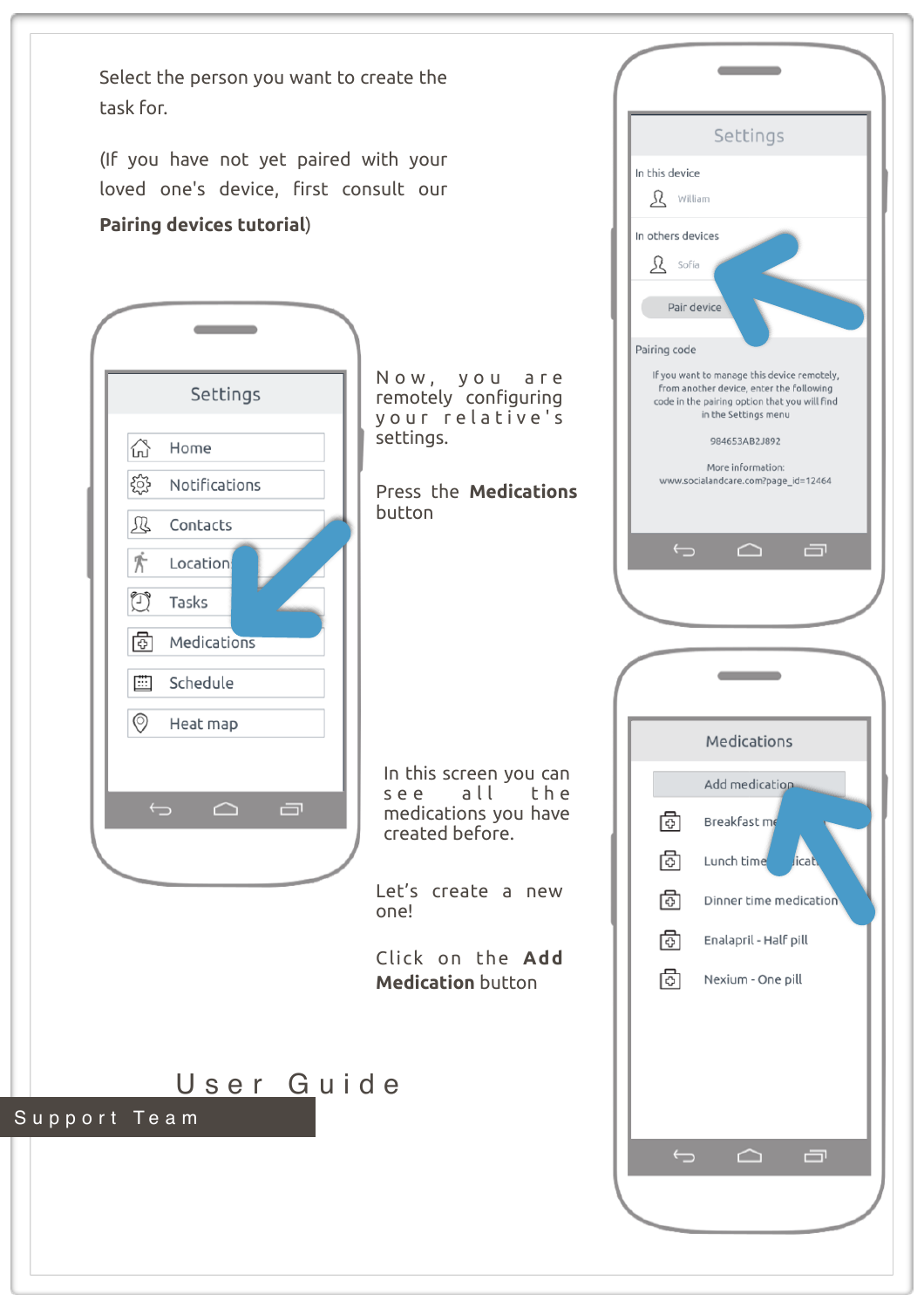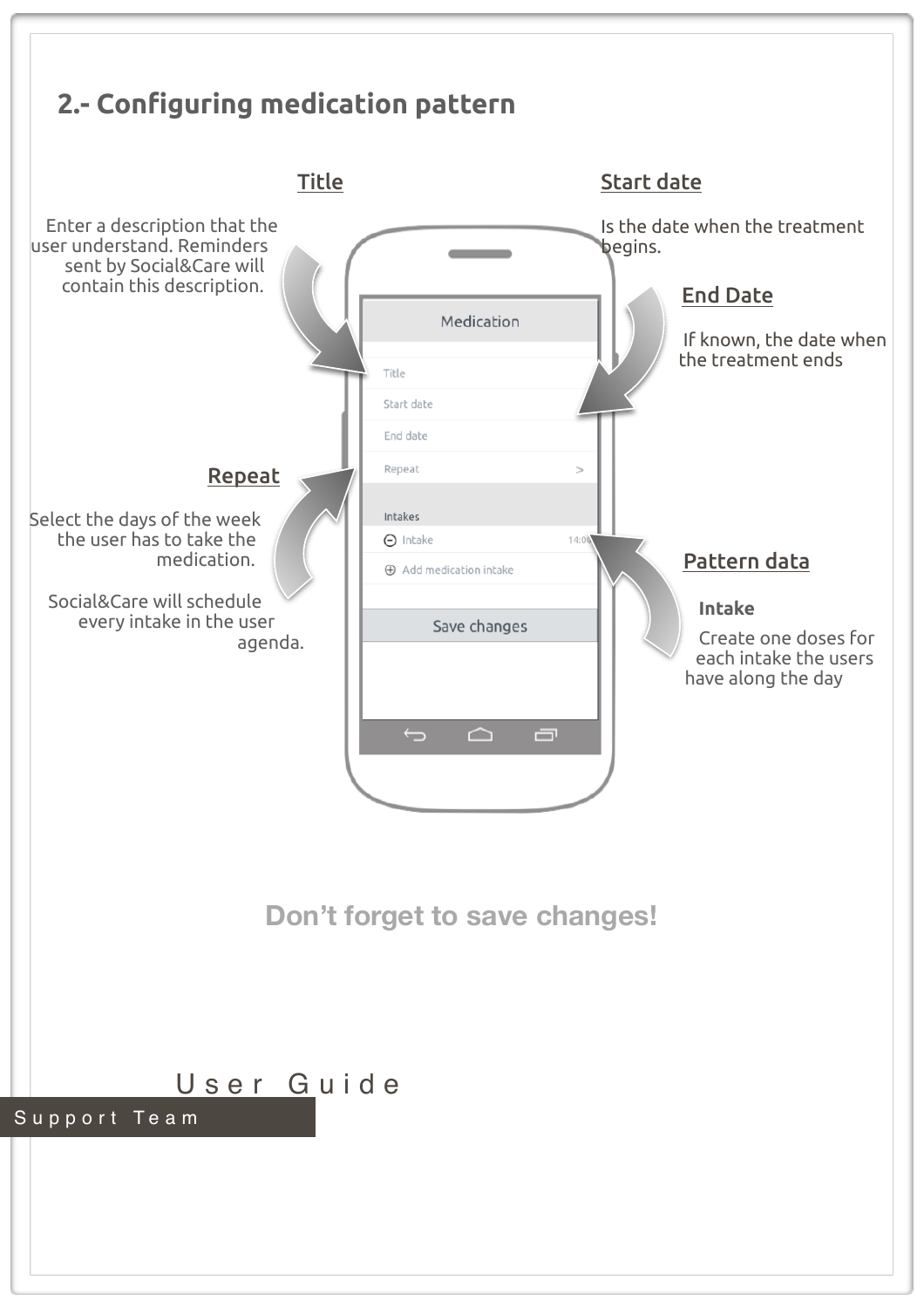|                                            |                                             | Settings<br>To make sure that the medications have been added<br>correctly in the user's calendar, we will consult the |
|--------------------------------------------|---------------------------------------------|------------------------------------------------------------------------------------------------------------------------|
| schedule.                                  |                                             | 산<br>Home                                                                                                              |
|                                            |                                             | ૹૢ૾ૺ<br>Notifications                                                                                                  |
| In the User Settings menu, select Schedule |                                             | Ŀ<br>Contacts                                                                                                          |
|                                            |                                             | 齐<br>Locations                                                                                                         |
|                                            |                                             | $\bigcirc$<br>Tasks                                                                                                    |
|                                            |                                             |                                                                                                                        |
|                                            | Schedule                                    | ⊡<br>Medicati                                                                                                          |
| Today                                      |                                             | Schedule<br>曲                                                                                                          |
| 09:00                                      | Breakfast medication                        | $\odot$<br>Heat map                                                                                                    |
| 09:30                                      | Put washing machine                         |                                                                                                                        |
| 10:00                                      | Go to doctor office                         |                                                                                                                        |
| 11:00                                      | Go to day center                            | $\overline{\mathbf{C}}$<br>≏                                                                                           |
| 13:30                                      | Be at home at launch time                   |                                                                                                                        |
| 17:00                                      | Go to painting course                       |                                                                                                                        |
| Viernes 27/07                              |                                             |                                                                                                                        |
| 09:00                                      | Breakfast medication                        | A list of user's tasks and medication, sorted<br>by day and time, will be displayed.                                   |
| 11:00                                      | Go to day center                            |                                                                                                                        |
| 13:30                                      | Be at home at launch time                   | Reminder                                                                                                               |
|                                            | $\overline{\mathbb{C}}$<br>$\triangle$<br>o | Each medication intake will appear<br>individually in the user schedule.                                               |
|                                            |                                             |                                                                                                                        |
|                                            |                                             |                                                                                                                        |